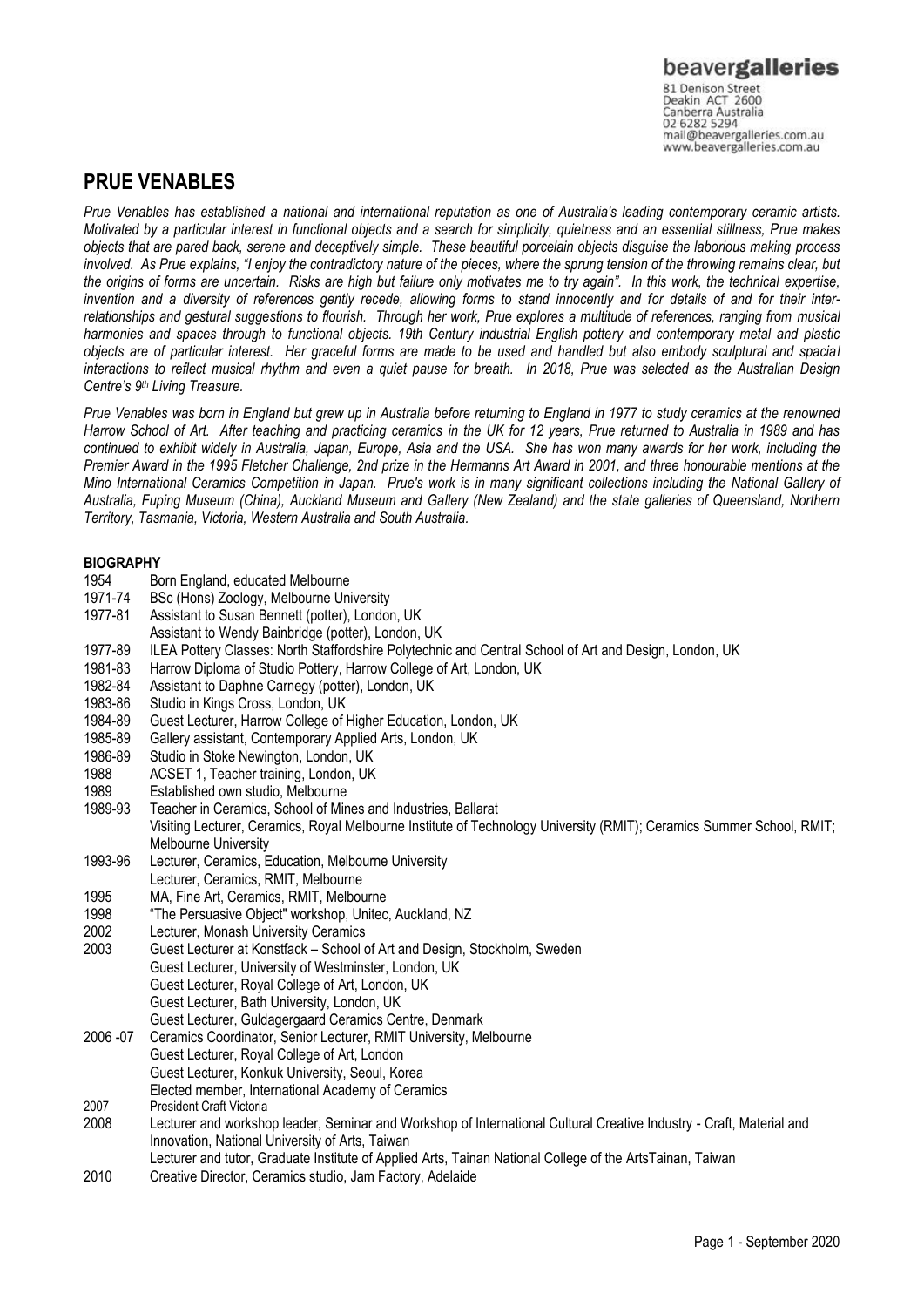# beavergalleries 81 Denison Street<br>Deakin ACT 2600

Canberra Australia 02 6282 5294 mail@beavergalleries.com.au www.beavergalleries.com.au

- 2011 Keynote speaker, Ceramics Festival, Alice Springs, NT<br>2012 Presenter, National Ceramics Conference, Adelaide
- Presenter, National Ceramics Conference, Adelaide Arts SA Residency award Jingdezhen, China
- Pottery workshop, Jingdezhen, China
- 2013 Pottery workshop, Jingdezhen, China<br>2014 Artist residency at Dunmoochin. Melbo
- 2014 Artist residency at Dunmoochin, Melbourne<br>2019 Presenter, Ceramics Triennale, Hobart
- Presenter, Ceramics Triennale, Hobart

## **SOLO EXHIBITIONS**

- 2013 "Quiet echoes, a pause for breath", Beaver Galleries, Canberra<br>2012 – National Gallery of Victoria, Federation Square, Melbourne
- National Gallery of Victoria, Federation Square, Melbourne
- Ann Linnemann Studio Gallery, Copenhagen
- 2010 Mossgreen Gallery, Melbourne<br>2007 Rex Irwin Art Dealer, Sydney
- 2007 Rex Irwin Art Dealer, Sydney<br>2005 Galerie Besson, London, UK
- Galerie Besson, London, UK
- Rex Irwin Art Dealer, Sydney
- 2003 Christine Abrahams Gallery, Melbourne 2002 Nancy Margolis Gallery, New York, USA
- Beaver Galleries, Canberra
- 2001 Christine Abrahams Gallery, Melbourne Oxford Gallery, Oxford, UK
- 1999 Nancy Margolis Gallery, New York, USA
- 1998 Masterworks Gallery, Auckland, New Zealand
- Alpha House Gallery, Dorset, UK
- 1997 Christine Abrahams Gallery, Melbourne
- 1996 Beaver Galleries, Canberra
- Studio COM, Kyoto, Japan
- 1995 Craft Victoria, Melbourne
- 1993 Jam Factory Gallery, Adelaide
- 1989 Distelfink Gallery, Melbourne

# **SELECTED GROUP EXHIBITIONS**<br>2020 **Porcelain**", Beaver Galle

- 2020 "Porcelain", Beaver Galleries, Canberra "100 cups", National Museum of Xishuangbanna, Yunnan, China "STILL: Australian Still Life Award", Coffs Harbour, NSW Officine Saffi, Milan, Italy "New porcelain" (with Kenji Uranishi and Keiko Matsui), Beaver Galleries, Canberra Skepsi Gallery, Montsalvat 2016 "Dark Forms", National Gallery of Australia, Canberra 2015 "CHOICE", Beaver Galleries, Canberra "Welcome to Table", Castlemaine Festival "Of National Significance", Sturt Craft Centre, Mittagong NSW "The Useful Set", Stephen McLachlan Gallery, Melbourne Olsen Irwin Gallery, Sydney 2014 "Small works", Beaver Galleries, Canberra
- "Domestic bliss", Deakin University Art Gallery, VIC "Important exhibition of Australian Ceramics", Mossgreen Gallery, Melbourne Finalist, Officine Saffi Project, Open to Art, Milan, Italy "The Course of Objects", TACA, Manly Gallery, Sydney "Quiet Conversations" Skepsi @ Montsalvat, Skepsi on Swanston, Victoria "Melbourne Now", National Gallery of Victoria, Melbourne
- 2013 "The collectors", Art Gallery of South Australia
- 2012 "Emerging Form Exemplary Australian Ceramics", Skepsi Gallery, Melbourne "Tradition and Innovation: 50 years of Harrow", Contemporary Applied Arts, London "Then and now", Whitehouse Arts Space, Melbourne Ceramics studio exhibition, JamFactory, SA BMG Gallery, Adelaide
- 2011 Alcorso Ceramics Competition, Hobart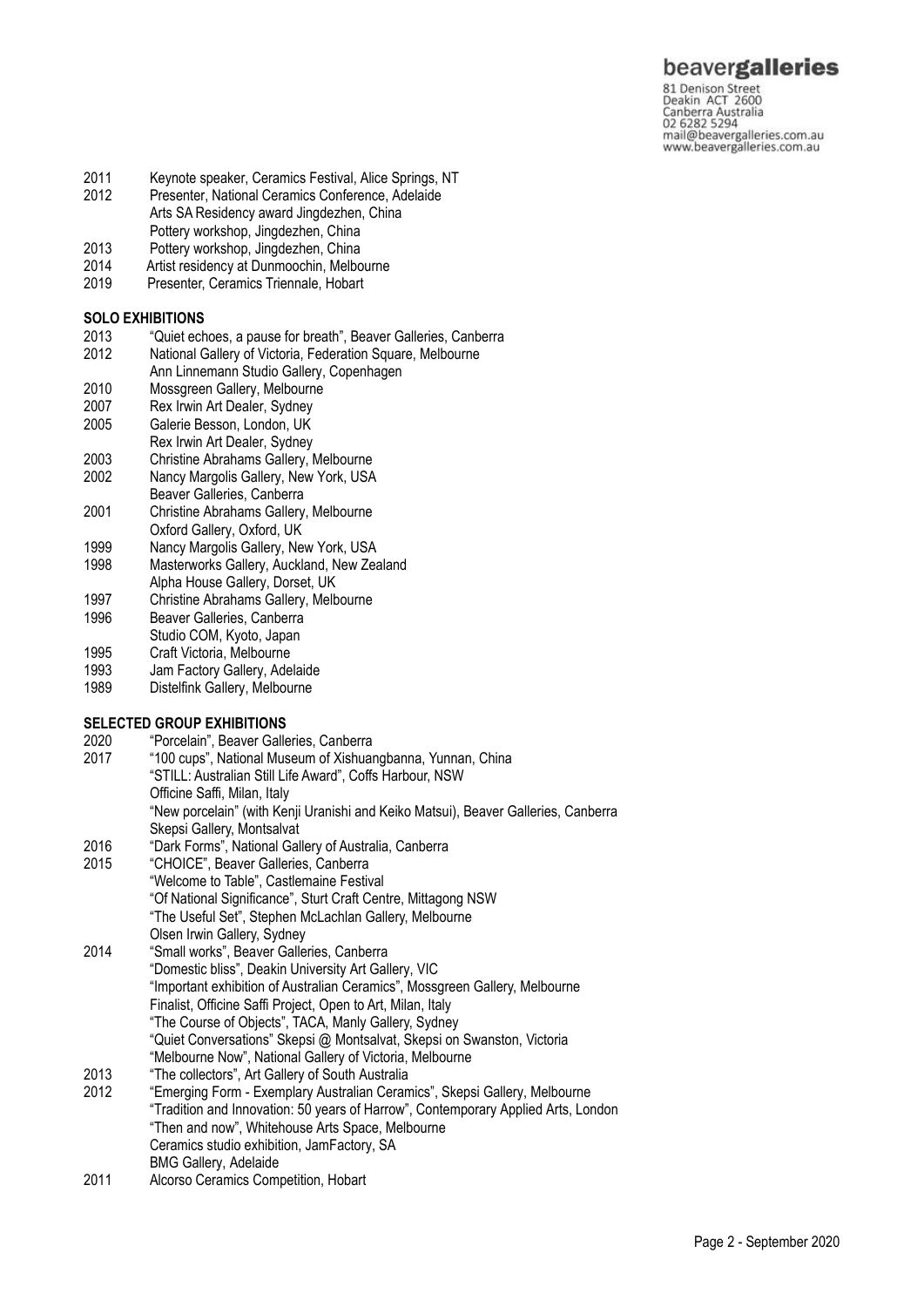**beavergalleries**<br> **81 Denison Street**<br>
Deakin ACT 2600<br>
Canberra Australia<br>
02 6282 5294<br>
mail@beavergalleries.com.au<br>
www.beavergalleries.com.au

| 2010 | Ann Linnemann studio gallery, Coppenhagen, Denmark                                           |
|------|----------------------------------------------------------------------------------------------|
|      | Taiwan Ceramics Biennale, Yingge Ceramics Museum, Taiwan                                     |
|      | "Teawares", Jam Factory, Adelaide                                                            |
| 2009 | "Pots of Light", Galerie Besson, London, UK                                                  |
|      | "Sustain Me: contemporary design", Ivan Dougherty Gallery, NSW                               |
|      | Jingdezhen International Ceramics Fair, China                                                |
| 2008 | "Important drawings, prints and ceramics", Rex Irwin Art Dealer, Sydney                      |
|      | "Freestyle", Triennale di Milano, Italy                                                      |
|      | "Porcelain", Jam Factory, Adelaide                                                           |
|      | "Porcelain in Contemporary Discourse", Shanghai, China                                       |
| 2007 | 4th World Ceramic Biennale 2007, Korea                                                       |
|      | "Freestyle", Object, Sydney; Brisbane; Adelaide                                              |
|      | Artistic Insights, Celebrating 100 years of tertiary art education in Ballarat               |
|      | Jewish Museum, Melbourne                                                                     |
|      | "The Cup Show", All Hand Made, Sydney                                                        |
|      | "The Jug Show", All Hand Made, Sydney                                                        |
|      | "Smartworks, Design and the Handmade", Powerhouse Museum, Sydney                             |
| 2006 | Collect, Victoria and Albert Museum, London                                                  |
|      | "Freestyle", Melbourne Museum, Melbourne                                                     |
|      | "Madonna del Rosario", Wollongong Art Gallery, Woollongong                                   |
|      | "Classic and Contemporary Ceramics", Galerie Besson, London                                  |
|      | "30th Anniversary Exhibition", Rex Irwin Fine Art, Sydney                                    |
|      | SOFA, Chicago, USA (Galerie Besson)                                                          |
| 2005 | <b>Hobart Art Prize</b>                                                                      |
|      | "Table Manners Contemporary International Ceramics", Crafts Council, London                  |
|      | "Three makers in Porcelain" (with Patsy Hely and Neville French), Beaver Galleries, Canberra |
|      | "Small is Beautiful", Scottish Gallery, Edinburgh, UK                                        |
|      | <b>Hobart Art Prize</b>                                                                      |
|      | "100 Ringe; an exhibition of cast silver rings", Craft Victoria, Victoria                    |
|      | "Ceramics 2005", Freeman Gallery, Hobart                                                     |
| 2004 | "Heresy: The secret language of materials", Craft Victoria                                   |
|      | "Still life", Anna Bibby Gallery, Auckland, NZ                                               |
|      | "Still life still Ives", Rex Irwin Art Dealer, Sydney                                        |
|      | "Tactile Art", Object Gallery, Sydney                                                        |
|      | Jan Ken Pon World Design Competition, Gifu City, Japan                                       |
| 2003 | "Future Function", Manly Art Gallery, Sydney                                                 |
|      | "World Ceramic Exhibition", Stenlinge Slott Castle, Sweden                                   |
|      | "Important Works on Paper and Important Ceramics", Rex Irwin Art Dealer, Sydney              |
| 2002 | "Ritual of Tea", Jam Factory, Adelaide                                                       |
|      | "Less is more - ceramics with a minimal aesthetic", Pewabic Pottery, Detroit, USA            |
|      | SOFA, Chicago, USA                                                                           |
| 2001 | Hermann Award, Sherman Galleries, Sydney                                                     |
|      | International Ceramics Exhibition, Alpha House Gallery, Dorset, UK                           |
|      | Contemporary Applied Arts, London, UK                                                        |
|      | Barrett Marsden Gallery, London, UK                                                          |
|      | "Colonial to Contemporary", Powerhouse Museum, Sydney                                        |
| 2000 | Australian Ceramics - Hong Kong Arts Centre                                                  |
|      | 19th National Craft Acquisition Award, Northern Territory                                    |
|      | Australian Contemporary Art Fair, Melbourne                                                  |
|      | Australian Ceramicists at the Gallery Marianne Heller, Heidelberg, Germany                   |
|      | "International Infusion", Sybaris Gallery, Michigan, USA                                     |
|      | "International Ceramics Selection", Steninge Slott Kulturecentre, Germany                    |
|      | Beverly Hills International Art Fair, USA                                                    |
|      | The International Fine Art Show, New York, USA                                               |
|      | Grosvenor House Art and Antiques Fair, London, UK                                            |
|      | 20th Century at Olympia, London, UK                                                          |
|      | The International Asian Art Fair, New York, USA                                              |
|      | Palm Beach International Art Fair, USA                                                       |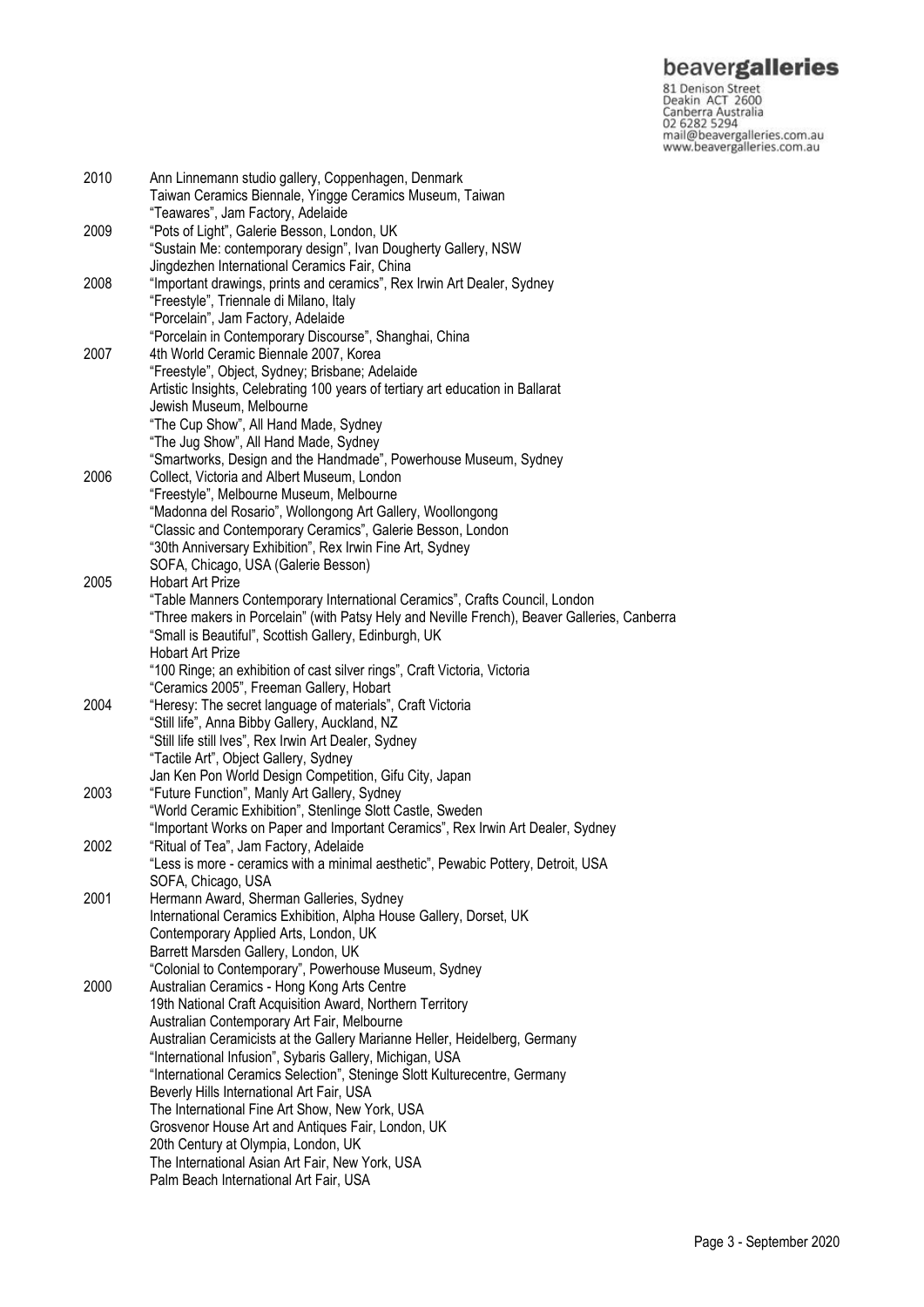**beavergalleries**<br> **81 Denison Street**<br>
Deakin ACT 2600<br>
Canberra Australia<br>
02 6282 5294<br>
mail@beavergalleries.com.au<br>
www.beavergalleries.com.au

|         | Michael Goedhuis at International 20th Century Art Fair, New York                                                       |
|---------|-------------------------------------------------------------------------------------------------------------------------|
| 1999    | "Contemporary Australian Craft to Japan", Powerhouse Museum touring exhibition, Japan and Australia                     |
|         | "Contemporary Australian Porcelain", Beaver Galleries, Canberra                                                         |
|         | 25th Alice Craft Acquisition, Northern Territory                                                                        |
|         | Hokkaido Museum of Modern Art, Japan                                                                                    |
|         | SOFA 99, New York, USA                                                                                                  |
|         | Materiality - Spare Room, RMIT University, Melbourne                                                                    |
|         | Purple Space - Jam Factory, Adelaide                                                                                    |
|         |                                                                                                                         |
|         | International Porcelain, Strasbourg, France                                                                             |
|         | Artistic Australia - Grand Hyatt Hotel, Tsukamoto and Etoh stores, Fukuoka; Mitsukoshi, Tokyo; Kadoya, Nishio; Anshindo |
|         | Store, Shizuoka; Japan                                                                                                  |
|         | <b>Hobart Art Prize</b>                                                                                                 |
|         | Barrett Marsden Gallery, London, UK                                                                                     |
| 1998    | Aurora, Vietnam                                                                                                         |
|         | Fletcher Challenge Ceramics Award, Auckland, New Zealand                                                                |
|         | Aurora, RMIT Gallery, Melbourne                                                                                         |
|         | RMIT Staff exhibition, Hong Kong Arts Centre                                                                            |
|         | Triennale de la Porcelaine Nyon, Switzerland                                                                            |
|         | "Southern Light", SOFA, Chicago, USA (Beaver Galleries)                                                                 |
|         | ACAF, Christine Abrahams Gallery, Melbourne                                                                             |
|         | Museum of Contemporary Art, Sydney                                                                                      |
| 1997    | "Australische Keramik", Galerie Handwerk, Munich, Germany                                                               |
|         | "Australische Keramik", Kunstgewerbemuseum, Dresden, Germany                                                            |
|         | Fletcher Challenge Ceramics Award, Auckland, New Zealand                                                                |
|         | Alice Craft Acquisition Award, Alice Springs, NT                                                                        |
|         | Savode Gallery, Brisbane                                                                                                |
| 1996-98 | "Aurora" travelling exhibition: Seoul Arts Centre, Korea; Karachi and Islamabad, Pakistan; Dakka, Bangladesh; Vietnam;  |
|         | Melbourne                                                                                                               |
| 1996    | Australia Day Exhibition, Shepparton Art Gallery                                                                        |
|         | "Vessel: contemporary Australian ceramics", Canberra School of Art                                                      |
|         | Savode Gallery, Brisbane                                                                                                |
|         | Fletcher Challenge Ceramics Award, Auckland, New Zealand                                                                |
|         | "Stillness", Craft ACT, Canberra                                                                                        |
|         | "Postpack", Canberra School of Art; Alpha House Gallery, Dorset, UK                                                     |
| 1995    | "The Bowl", Savode Gallery, Brisbane                                                                                    |
|         | Fletcher Challenge Ceramics Award, Auckland, New Zealand                                                                |
|         | 15th National Craft Acquisition Award, Alice Springs, NT                                                                |
|         | Mino International Ceramics Festival, Mino, Japan                                                                       |
|         | Bathurst Art Purchase, NSW                                                                                              |
|         | Nillumbick Art Award                                                                                                    |
|         |                                                                                                                         |
|         | Australian Decorative Arts Survey, Lauraine Diggins, Melbourne                                                          |
| 1994    | "Playing with Fire", Mornington Peninsula Arts Centre, Vic                                                              |
|         | American Craft Collectors Circle Exhibition, Ether Ohnetetel Gallery, Melbourne                                         |
|         | Cicely and Colin Rigg Award, National Gallery of Victoria                                                               |
|         | "The Bowled and the Beautiful", The Door Exhibition Space, Perth                                                        |
|         | "Contemporary Applied Arts", London, UK                                                                                 |
| 1992    | "Contemporary Applied Arts", London Summer Show, UK                                                                     |
|         | Jennings Award, Meat Market Craft Centre, Melbourne                                                                     |
|         | "The Market, Kitch and Cultural Production", Craft Victoria                                                             |
|         | Mino International Ceramics Festival, Mino, Japan                                                                       |
| 1991    | Australia Day Exhibition, Shepparton Art Gallery, Vic                                                                   |
|         | "Tantalising Tea Cups", Blaxland Gallery                                                                                |
|         | "ASPECTS", RMIT Gallery, Melbourne                                                                                      |
| 1989    | Gallerie Kapellhuis, Amersfoort, the Netherlands                                                                        |
| 1984-89 | Numerous group exhibitions while in the UK: Seven Dials Gallery, London; Royal Festival Hall, London; Direct Design     |
|         | Show, London; British Crafts Centre; Nexus Gallery, Brighton; The Tent, Edinburgh Festival; "Creative Eye", London      |
|         | Crafts Council; Judd Street Gallery, London; "The Harrow Connection" - England, Scotland and Ireland                    |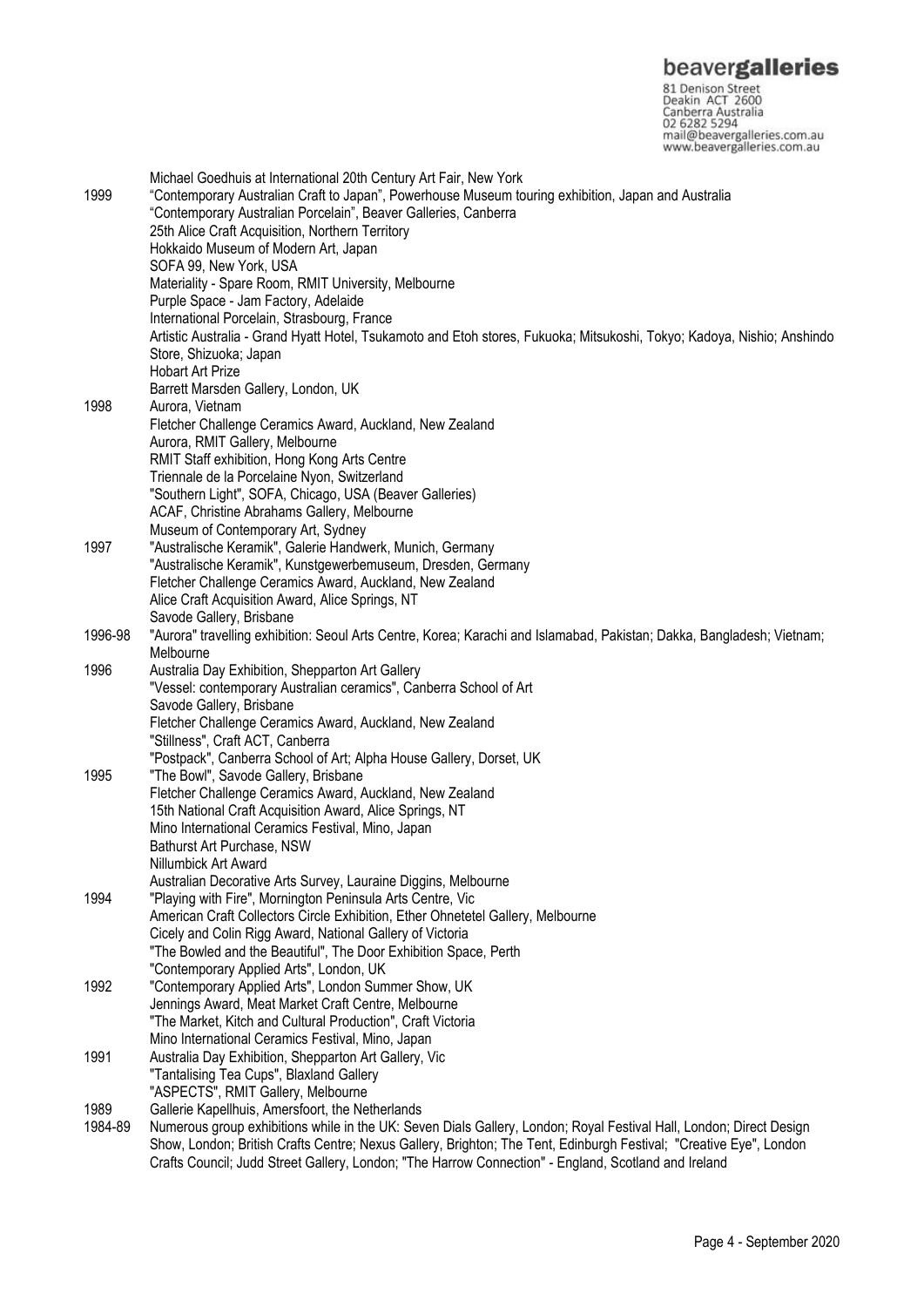81 Denison Street<br>Deakin ACT 2600 Canberra Australia 02 6282 5294 mail@beavergalleries.com.au www.beavergalleries.com.au

### **AWARDS / COMMISSIONS**

- 2018 9<sup>th</sup> Living Treasure, Master of Australian Craft, Australian Design Centre Finalist, Gyeonggi International ceramics Biennale, Korea Australia Council Development Grant 2017 Finalist, Officine Saffi, Milan, Italy Finalist & Judges Commendation, "STILL: Australian Still Life Award", Coffs Harbour, NSW 2016 Grant, Australia Council Development Grant<br>2015 Winner 2015 Clunes Ceramic Award 2015 Winner, 2015 Clunes Ceramic Award Finalist, Officine Saffi Project, Open to Art, Milan, Italy 2011 Australia Council Skills and Arts Development Grant 2009 Grant, Arts Victoria, to attend exhibitions in Taiwan and Denmark<br>2008 Grant, Australia Council, for new work 2008 Grant, Australia Council, for new work<br>2007 Honourable Mention WOCEF, Korea 2007 Honourable Mention WOCEF, Korea<br>2006 Fellow Royal Society of Arts. UK 2006 Fellow Royal Society of Arts, UK<br>2004 One month residency at Oribe De 2004 One month residency at Oribe Design Centre to design a dinner set for production by Yamai China Co. and Yamama China Co., Japan Grant, Object, to act as mentor to Robyn Seale 2003 Third Prize, Jan Ken Pon World Design Competition, Gifu City, Japan 2002 Three honourable mentions at the Mino International Ceramics competition, Japan 2001 Hermanns Art Award, second prize 1999 Australian Council funding to attend Ceramics Millenium Conference in Amsterdam Australia Council Project Grant, New York 1997 Alice Craft Acquisition Award, Alice Springs, NT Townsville Ceramics Acquisition, Queensland 1996 Project Grant, Australia Council Grant, Arts Victoria (Arts 21 International Export and Touring Program) 1995 Bathurst Art Purchase Award, Bathurst NSW Premier Award, Fletcher Challenge Ceramics Award, NZ Honourable Mention, International Ceramics Competition, Mino, Japan 15th National Craft Award, Northern Territory James Cook University Ceramics Award, Queensland 1994 Second Prize, Austceram Ceramic Art Award, Sydney Project Grant, Australia Council 1992 Two Honourable Mentions, International Ceramics Competition, Mino, Japan<br>1989 First Prize, Cup competition, Arts and Crafts Society of Victoria 1989 First Prize, Cup competition, Arts and Crafts Society of Victoria<br>1988 – Photography Grant, Crafts Council UK 1988 Photography Grant, Crafts Council, UK,<br>1986 Product of the Show Direct Design Sho Product of the Show, Direct Design Show, London 1984-85 Grant, Crafts Council, UK, 1981-83 Grant, Professional Classes Aid Council Windsor and Newton Art Prize **PUBLICATIONS** 2020 "Porcelain master pushes the limits", Kerry-Anne Cousins, *Canberra Times*, 12 September "Ceramic artist breaks out of boundaries", Meredith Hinchliffe, Citynews.com.au, 7 September "Engrossing exhibition of fine porcelain", Meredith Hinchliffe, Citynews.com.au, 3 June 2019 Living Treasures, Masters of Australian Craft – Prue Venables 2015 "Linkages and Cultural Diversity in International Ceramics", Kerry-Anne Cousins, *Canberra Times*, July 18 2011 *The Pot Book*, Edmund deWaal, Phaidon 2008 *Functional Pottery*, Robin Hooper, Karause Publishing 2004 *Shards - Garth Clark on Ceramic Art*, Garth Clark 2003 *Contemporary Porcelain*, Peter Lane, Craftsman House 1999 *Design Sourcebook - Ceramics,* Edmund deWaal, New Holland 1998 *Ceramic Review*, May/June, article by Alison Britton
- *Southern Light: contemporary Australian porcelain*, Beaver Galleries
- 1997 *Masters of their Craft*, Dr Noris Ioannou, Craftsman House
- "Exhibition of New Work at Studio COM, Kyoto", *Craft Victoria Bulletin*, No. 1
- 1996 "Neutral ground", Annemarie Kiely, *Belle* magazine, Feb-March "A quiet journey to centre stage", Helen Musa, *The Canberra Times*, 14 May